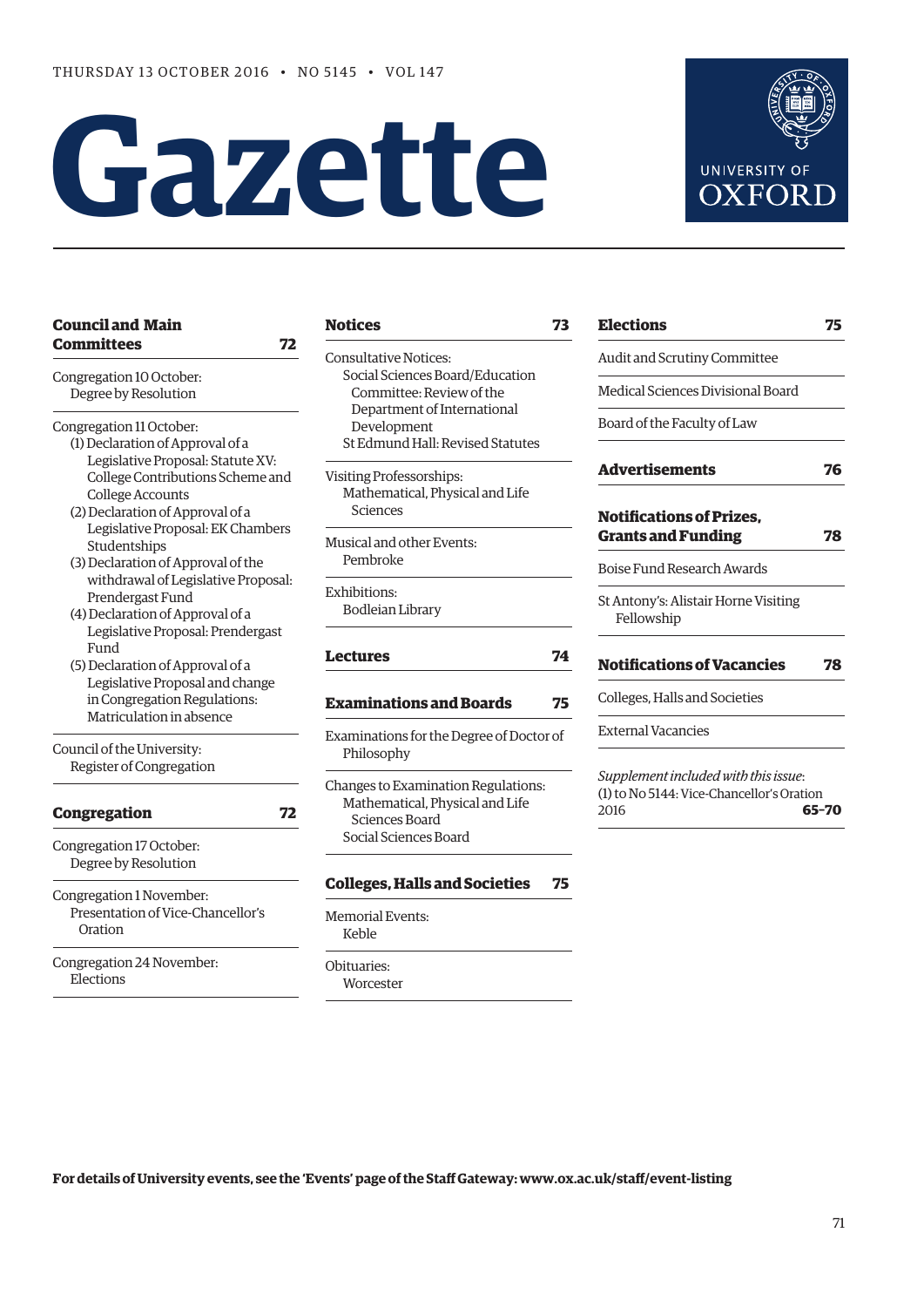### <span id="page-1-0"></span>Council and Main Committees

### Congregation

### **Congregation** 10 October

### **Degree by Resolution**

*This content has been removed as it contains personal information protected under the Data Protection Act.*

| Congregation |  |
|--------------|--|
|              |  |

11 October

No notice of opposition having been given, the Vice-Chancellor declared approved the legislative proposals (1) concerning Statute XV: College Contributions Scheme and College Accounts, (2) concerning EK Chambers Studentships, (4) concerning the Prendergast Fund and (5) concerning Matriculation in absence (including a change in Congregation Regulations). The legislative proposal at (3) is withdrawn.

### **(1) Declaration of Approval of a Legislative Proposal: Statute XV: College Contributions Scheme and College Accounts**

**(2) Declaration of Approval of a Legislative Proposal: EK Chambers Studentships**

**(3) Declaration of Withdrawal of Legislative Proposal: Prendergast Fund**

**(4) Declaration of Approval of a Legislative Proposal: Prendergast Fund**

**(5) Declaration of Approval of a Legislative Proposal and change in Congregation Regulations: Matriculation in absence**

### **Council of the University**

### **Register of Congregation**

The Vice-Chancellor reports that the following names have been added to the Register of Congregation:

Armstrong, M E G, Faculty of Clinical Medicine Bayman, A M, Queen's Haywood, D J, Faculty of Clinical Medicine Horne, JN, St Antony's Kirby, P, St John's Kuruppath, M, Brasenose Marsden, TC, Brasenose Matak-Siviour, A, IT Services Metcalf, CMS, Queen's O'Brien, K E, University College Van der Schaar, M, Christ Church Whelan, R E, Brasenose Winstanley, E M-L, Exeter

### **Divisional and Faculty Boards**

 For changes in regulations for examinations see ['Examinations and Boards'](#page-3-0) below.

### **Congregation** 17 October

### **Degree by Resolution**

*This content has been removed as it contains personal information protected under the Data Protection Act.*

#### **Congregation** 1 November 2pm

¶ Members of Congregation are reminded that any two members may, not later than **noon on 24 October**, give notice in writing to the Registrar that they wish to speak or intend to ask a question concerning the Vice-Chancellor's Oration (see the note on the conduct of business in Congregation below). If such notice has not been given, and unless Council has declared otherwise or the meeting has been adjourned, the Oration shall be presented and the meeting may be cancelled.

### **Presentation of Vice-Chancellor's Oration**

The Oration delivered by the Vice-Chancellor on 4 October will be presented and may be discussed.

The Oration is published as a supplement with this issue of the *Gazette*.

**Congregation** 24 November

#### **Elections**

Audit and Scrutiny Committee Medical Sciences Divisional Board Board of the Faculty of Law

Details are in ['Elections'](#page-3-0) section below.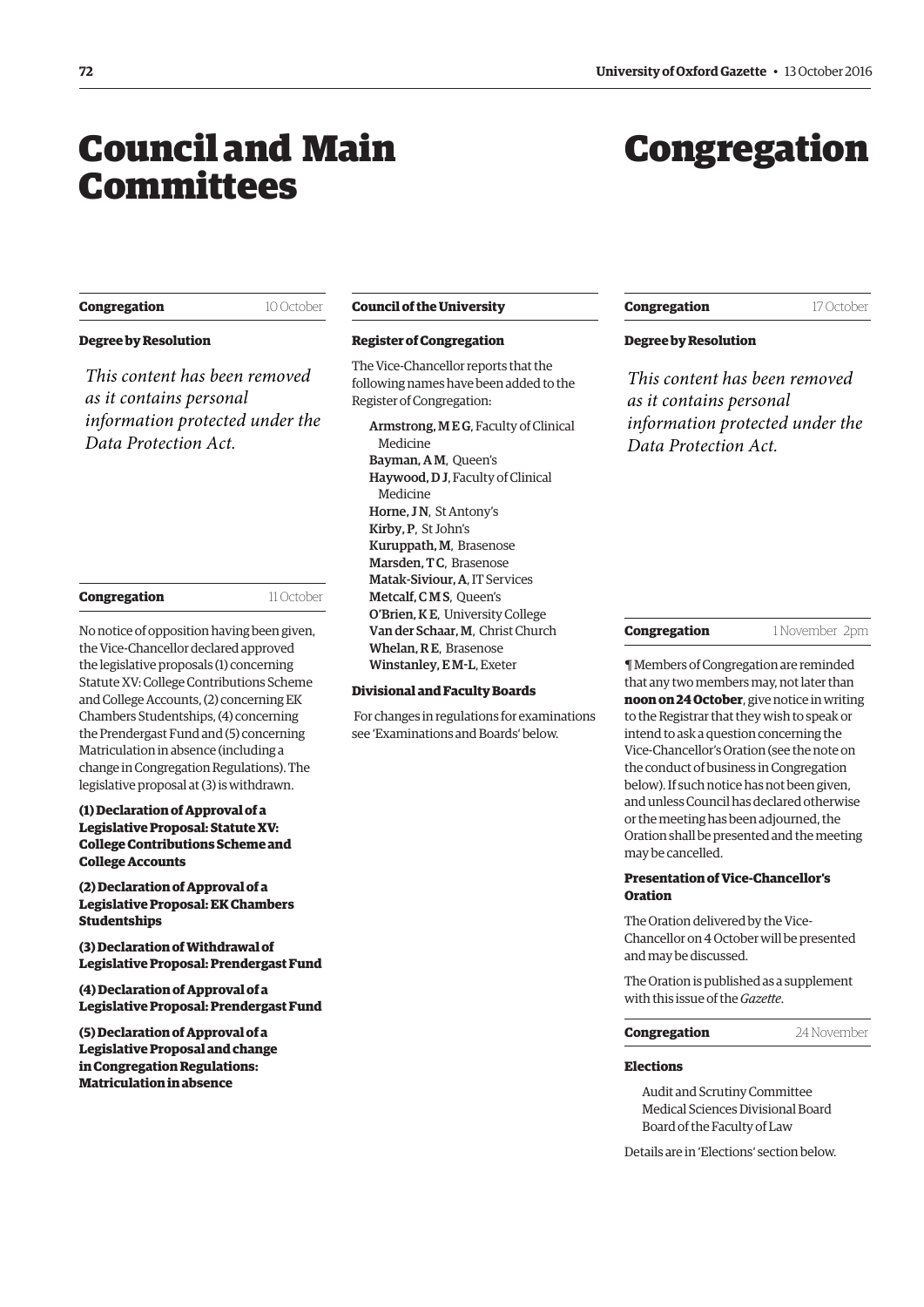### Notices

#### <span id="page-2-0"></span>**Note on procedures in Congregation**

¶ Business in Congregation is conducted in accordance with Congregation Regulations 2 of 2002 [\(www.admin.ox.ac.uk/statutes/](http://www.admin.ox.ac.uk/statutes/regulations/529-122.shtml) [regulations/529-122.shtml\). A](http://www.admin.ox.ac.uk/statutes/regulations/529-122.shtml) printout of these regulations, or of any statute or other regulations, is available from the Council Secretariat on request. A member of Congregation seeking advice on questions relating to its procedures, other than elections, should contact Mrs F Burchett at the University Offices, Wellington Square (telephone: (2)80199; email: felicity. [burchett@admin.ox.ac.uk\); questions](mailto:felicity.burchett@admin.ox.ac.uk)  relating to elections should be directed to the Elections Officer, Ms S L S Mulvihill [\(telephone: \(2\)80463; email: elections.](mailto:elections.office@admin.ox.ac.uk) office@admin.ox.ac.uk).

### **Consultative Notices**

### **Social Sciences Board/Education Committee**

### REVIEW OF THE OXFORD DEPARTMENT OF INTERNATIONAL DEVELOPMENT

The Social Sciences Board and the Education Committee will jointly conduct a review of the Oxford Department of International Development, as part of Council's programme of rolling reviews of faculties and departments. This review will take place on 5 and 6 June 2017.

The review committee's terms of reference are:

**1** To review the quality of academic activities in the department, by reference to:

- international standards of excellence;
- action taken since the last review of the department;
- planning statements at department and divisional level, and in the context of the University's mission statement and Strategic Plan.

In particular:

(a) the quality of the research of the department, including its participation in interdepartmental, interdivisional and interdisciplinary activities, its research profile and strategy, and future challenges and opportunities;

(b) the quality of graduate programmes and their delivery and related issues, including:

- access and admissions
- curriculum design and programme structure
- teaching, learning and assessment
- the relationship between teaching and research
- academic and pastoral support and guidance
- the provision and use of learning resources (including staff resources)
- specific arrangements for the pursuit of graduate studies (including research degrees and research training and provision for part-time study)
- relationships with colleges
- quality assurance mechanisms;

(c) the organisation of the department, its management structures and the relationship between the department and the division, including such matters as:

- strategic planning (including relationship to the divisional five-year plans and the University's Strategic Plan)
- academic and non-academic staff planning and recruitment
- student number planning
- terms of appointment for academic staff, including career development and equal opportunities issues
- accommodation and future space needs
- fundraising;

(d) the relationship (structural and operational) between units within the department, and between the department and cognate subject areas and colleges to which it is linked in teaching and research.

**2** To consider the current and longterm financial position of, and funding arrangements for, the department, and its financial strategy.

The Review Committee would welcome written comments on matters falling within its terms of reference, given above. These [should be sent to Dr Tanya Baldwin \(tanya.](mailto:tanya.baldwin@socsci.ox.ac.uk) baldwin@socsci.ox.ac.uk) by **24 April 2017**.

### **St Edmund Hall**

### REVISED STATUTES

The Committee on Statutes before the Privy Council, acting under authority delegated to it by Council, is minded to give consent on behalf of the University to the revised statutes of St Edmund Hall, approved by the Governing Body on 6 October 2016, in so far as such consent is required by section 7 (2) of the Universities of Oxford and Cambridge Act, 1923. The consent of the committee to the amendments to the statutes will be effective 12 days after publication unless written notice of a resolution, signed by at least 20 members of Congregation, calling upon Council to withhold that consent, has been given to the Registrar by noon on **24 October**.

The effects of the amendments are to update the existing statutes of the college following advice from the Deputy Clerk of the Privy Council that it might be beneficial to review the statutes in their entirety. The revised statutes provide an up-to-date framework for the governance of the college, and relate to its Principal, Fellows, Officers, Members, Academic Staff and Investments, among other matters.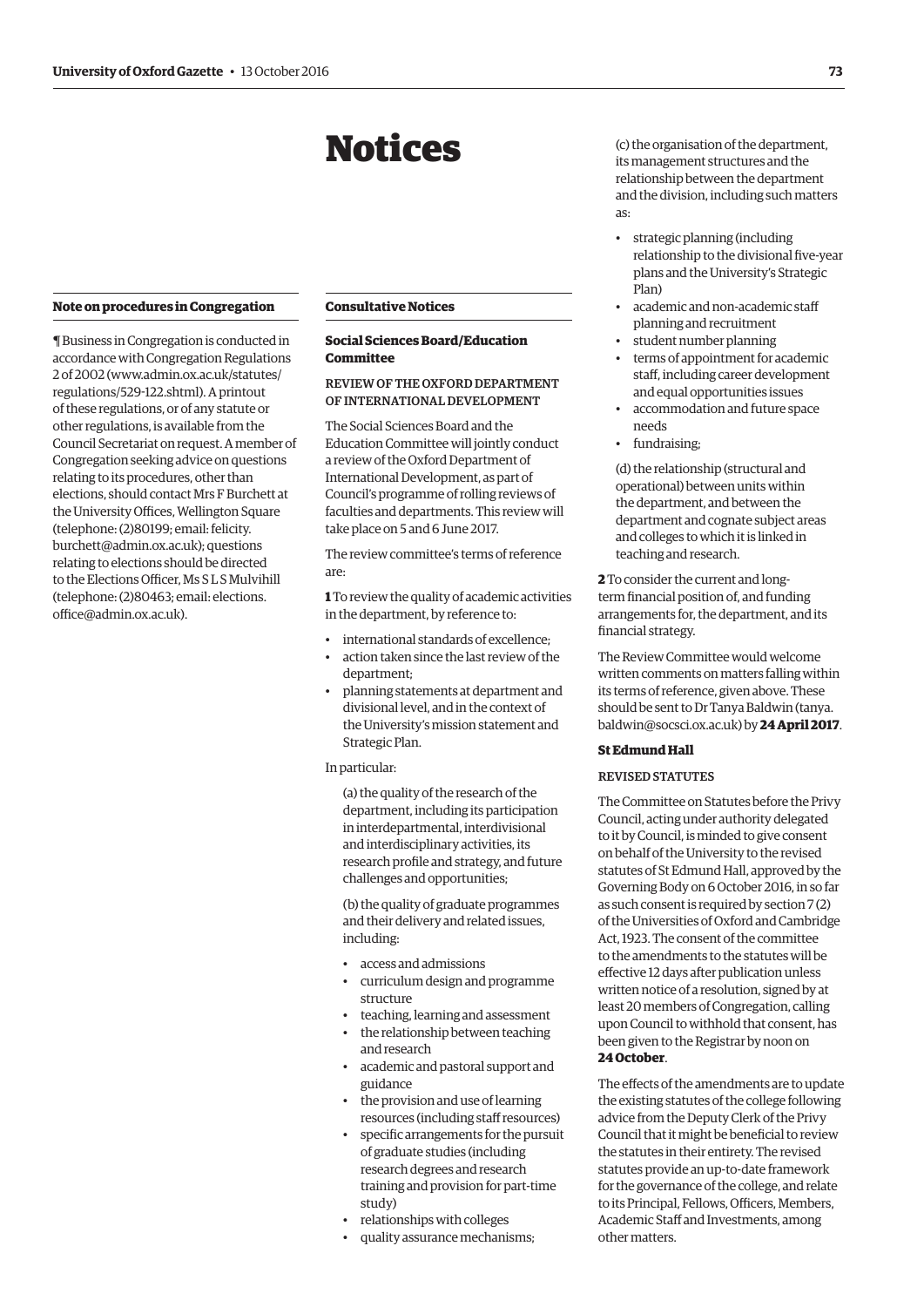### <span id="page-3-0"></span>**Visiting Professorships**

### **Mathematical, Physical and Life Sciences**

The Mathematical, Physical and Life Sciences Divisional Board has reconferred the title of Visiting Professor in Engineering Science upon Professor Stephan Jefferis, MA Camb, MSc PhD Lond, for a period of 3 years from 1 September 2016.

### **Musical and other events**

### **Pembroke**

### PEMBROKE COLLEGE MUSIC SOCIETY **RECITALS**

All recitals are at 1.10pm in the Pichette Auditorium, unless otherwise noted. Free.

*6pm, 15 Oct*: Johanna Harrison, mezzosoprano: Mozart, Meyerbeer, Berlioz, Schumann, Elgar, Head

*18 Oct*: An-Ting Chang, piano: tbc

*25 Oct*: Danae Eleni, soprano, Guy Newbury, piano: Chausson, R Strauss, Reger, Quilter, Newbury, Hahn

*7 Nov*: Toby Scadding and Amy Kent, violins, Ruth Elliott, viola, Sam Whitby and Joe Davies, cellos: Schubert Quintet, D956

*15 Nov*:Henry Chandler, violin, Guy Newbury, piano: Beethoven, Franck

*22 Nov*: Jaymee Coonjobeeharry, flute, Guy Newbury, piano: Ibert, Bartók, Newbury

*29 Nov*: Joanna de Waal, soprano: Berg, Barber, Walton

### **Exhibitions**

### **Bodleian Library**

The following exhibitions will be in the Weston Library, unless otherwise noted. Free. More information: bodleian.ox.ac.uk/ whatson.

### **EXHIBITIONS**

*14 Oct–8 Jan*: Staging History

*until 19 Feb*: Bodleian Treasures: 24 Pairs

### DISPLAYS

*until 16 Oct*: Tuberculosis: milestones of discovery and innovation

*until 23 Oct, Proscholium*: Women of the Bodleian

*22 Oct–23 Dec*: Richard Hakluyt: the world in a book

*29 Oct–9 Jan, Proscholium*: The hunt in Mughal India

### Lectures

**Mathematical, Physical and Life Sciences**

### **Department of Earth Sciences**

### DEPARTMENTAL SEMINARS

The following seminar title has now been confirmed and will take place at noon in the Lecture Theatre, Department of Earth Sciences.

Professor David Fox, Minnesota *14 Oct*: 'Biotic and abiotic controls on the origin of a modern grassland ecosystem over the last five million years'

### **Mathematical Institute**

### MATHEMATICAL BIOLOGY AND ECOLOGY SEMINARS

The following seminars will take place at 2pm on Fridays in Lecture Room 3, Mathematical Institute. Convener: Sara Jolliffe [\(cmb@maths.ox.ac.uk\)](mailto:cmb@maths.ox.ac.uk)

Dr Rebecca Shipley, London *14 Oct*: 'Vascular modelling in pathological tissues '

Dr Antoine Jerusalem *21 Oct*: 'Computational multiscale modelling of traumatic brain injury'

Dr Naomi Nakayama, Edinburgh *28 Oct*: 'Cracking the functions of morphing forms in nature: from plant shoots to the dandelion fruit'

Dr Dorothy Buck, London *4 Nov*: 'Knotted DNA: mathematical models and biological consequences'

Dr Sarah Harris, Leeds *11 Nov*: 'Multiscale modelling of biomolecules: from atomistic molecular

dynamics to the continuum limit with fluctuating finite element analysis'

### Professor Kevin Burrage

*18 Nov*: 'A novel approach to calibrate populations of models to data distributions: new electrophysiological insights into atria remodeling'

### Dr Ricardo Ruiz Baier

*2 Dec*: 'Numerical approximation of heart electromechanics'

### **Institutes, Centres and Museums**

### **Bodleian Libraries**

TAYLOR INSTITUTION LIBRARY: INTRODUCING ENDANGERED LANGUAGES SEMINARS

The following seminars will take place at 5.15pm on Wednesdays in room 2, Taylor Institution Library. Convener: Dr Johanneke Sytsema

### Mr Vijay D'Souza

*19 Oct*: 'Hrusso Aka'

Dr Johanneke Sytsema *26 Oct*: 'Frisian'

Dr Zsuzsanna Varga *2 Nov*: 'Csango'

### Dr Rosa Bercero

*9 Nov*: 'Aragonese' (jointly organised with Romance Linguistics Seminar)

Dr Gerald Stone *16 Nov*: 'Kashubian and Slovincian'

Dr Charlotte Hemmings *23 Nov*: 'Kelabit'

### **Colleges, Halls and Societies**

### **St Cross**

### CENTRE FOR THE HISTORY AND PHILOSOPHY OF PHYSICS

#### *Lecture*

Professor Sir Jim Virdee, Imperial, will lecture at 5pm on 20 October. Free, but [registration required: www.stx.ox.ac.uk/](www.stx.ox.ac.uk/happ/events/particle-physics-1954-and-emergence-standard-model) happ/events/particle-physics-1945-andemergence-standard-model.

*Subject*: 'Particle physics since 1945 and the emergence of the standard model'

### *Conference*

A conference will be held 10.30am–5pm on 19 November. Free, but registration required [by 14 November: www.stx.ox.ac.uk/happ/](www.stx.ox.ac.uk/happ/events/history-moon) events/history-moon.

*Subject*: 'A history of the moon'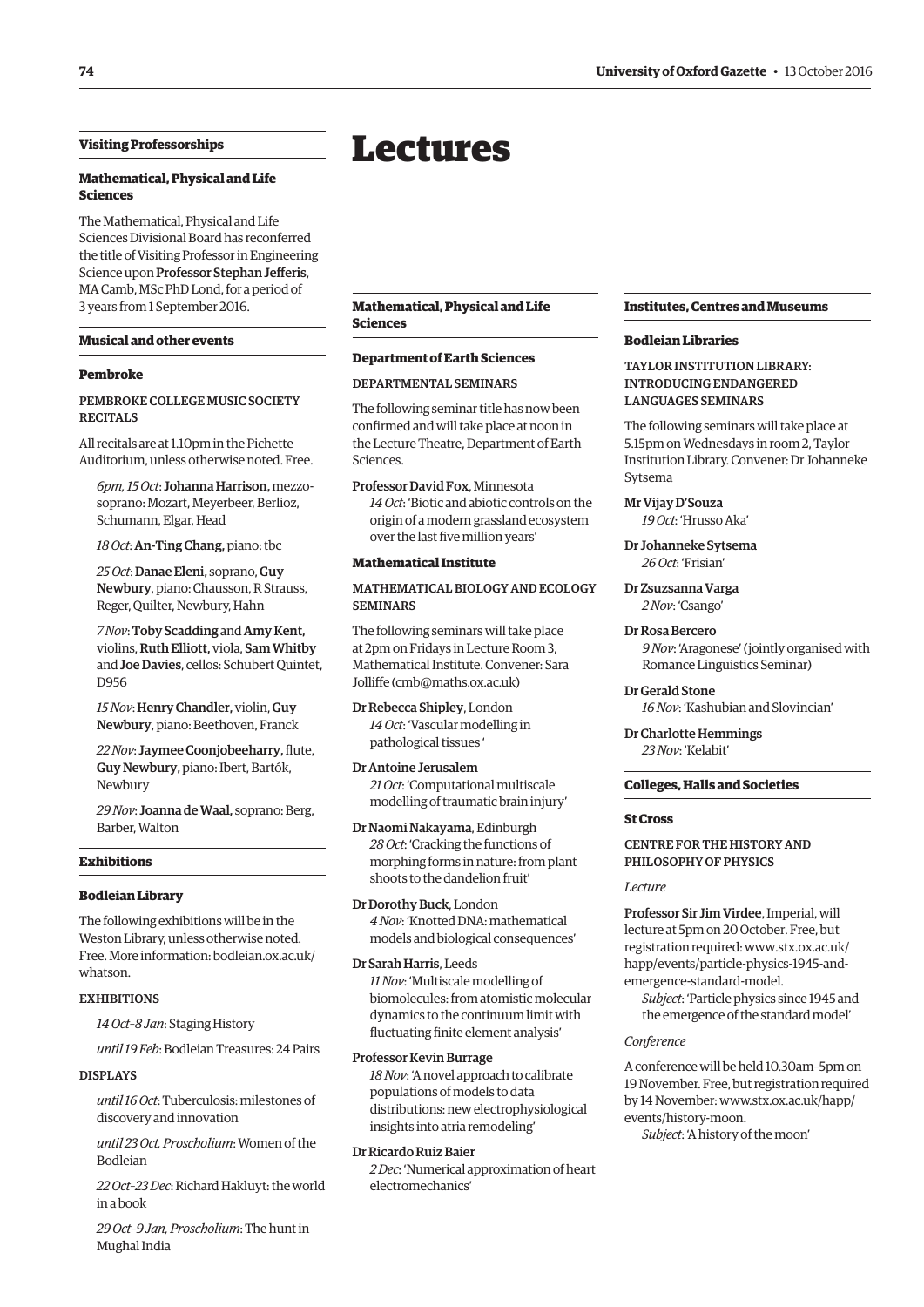### <span id="page-4-0"></span>Examinations and Boards

### **Examinations for the Degree of Doctor of Philosophy**

*This content has been removed as it contains personal information protected under the Data Protection Act.*

### **Changes to Examination Regulations**

For the complete text of each regulation listed below and a listing of all changes to regulations for this year to date, [please see www.ox.ac.uk/gazette/](www.ox.ac.uk/gazette/examinationregulations) examinationregulations.

### **Mathematical, Physical and Life Sciences Board**

RESEARCH DEGREES IN MATHEMATICAL, PHYSICAL AND LIFE SCIENCES DIVISION to bring confirmation of status interview practices in line with new University policy

### **Social Sciences Board**

FHS OF ECONOMICS AND MANAGEMENT new option paper

### Colleges, Halls and Societies

### **Memorial Events**

### **Keble**

A memorial service will be held at 2pm on Saturday, 22 October, in Keble chapel for Professor Sir Geoffrey William Hill (1932– 2016), MA, Hon DLitt, Honorary Fellow 1981–2016 and Professor of Poetry 2010–15. Refreshments will be served afterwards at Keble.

A memorial service will be held at 2.30pm on Saturday, 19 November in Keble chapel for The Revd Professor Dennis Nineham (1921–2016), BD, MA, DD, Warden 1969–79 and Honorary Fellow 1979–2016, Keble, and Fellow and Praelector 1946–54, Queen's. Refreshments will be served afterwards at Keble.

### **Obituaries**

#### **Worcester**

- Simon John Duckworth, 15 September 2016; 1974. Aged 60.
- John Morrison Macdonald, February 2015; 1948. Aged 88.
- Roy Edmund Jack Mathew,
- 9 September 2016; 1939. Aged 96. Roger John Nicholls, 1 October 2016; 1955. Aged 81.

### Elections

**Elections** 24 November

Nominations for the elections below will close at **4pm on 27 October**.

### **Audit and Scrutiny Committee**

One member of Congregation elected by Congregation from among members of the faculties in the Divisions of Mathematical, Physical and Life Sciences and of Medical Sciences who shall not serve on Council or on any committee which in the view of Council has mainline executive authority within the University, or hold any office in the University or any college which involves executive authority

*Current/Retiring Member To hold office until* 

Professor Jim Davies, Kellogg HT 2021

One member of Congregation elected by Congregation from among members of the faculties in the Divisions of Humanities and Social Sciences who shall not serve on Council or on any committee which in the view of Council has mainline executive authority within the University, or hold any office in the University or any college which involves executive authority

*Current/Retiring Member To hold office until* 

Professor Sarah Whatmore, Keble HT 2021

For further information, please contact the Secretary ([sally.vine@admin.ox.ac.uk\).](mailto:sally.vine@admin.ox.ac.uk)

### **Medical Sciences Divisional Board**

One person from the Department of Biochemistry and the Nuffield Department of Clinical Medicine who is also a member of the Faculty of Biochemistry, the Faculty of Clinical Medicine, the Faculty of Physiological Sciences or the Faculty of Psychological Studies, elected by the members of the Faculty of Biochemistry, the Faculty of Clinical Medicine, the Faculty of Physiological Sciences and the Faculty of Psychological Studies

*Current/Retiring Member To hold* 

*office until* 

Professor Peter Ratcliffe, MT 2017 Magdalen, Faculty of Clinical Medicine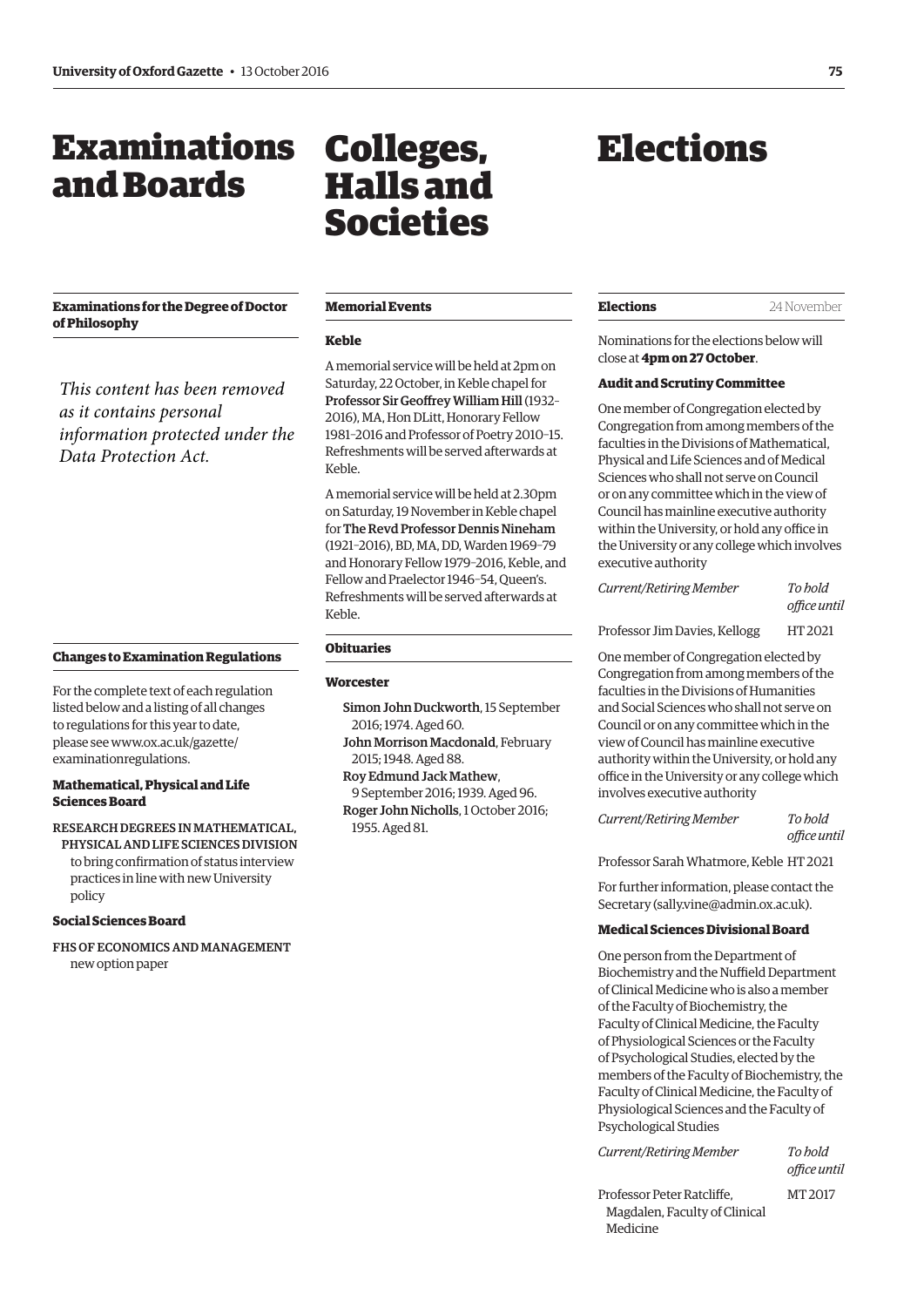### Advertisements

<span id="page-5-0"></span>One person from the Department of Physiology, Anatomy and Genetics and the Radcliffe Department of Medicine who is also a member of the Faculty of Biochemistry, the Faculty of Clinical Medicine, the Faculty of Physiological Sciences or the Faculty of Psychological Studies, elected by the members of the Faculty of Biochemistry, the Faculty of Clinical Medicine, the Faculty of Physiological Sciences and the Faculty of Psychological Studies

| Current/Retiring Member                                                            | To hold<br>office until |
|------------------------------------------------------------------------------------|-------------------------|
| Professor Peter A Robbins.<br>Queen's, Faculty of<br><b>Physiological Sciences</b> | MT 2017                 |

One person from the Nuffield Department of Clinical Neurosciences, the Department of Experimental Psychology, the Department of Pharmacology and the Department of Psychiatry who is also a member of the Faculty of Biochemistry, the Faculty of Clinical Medicine, the Faculty of Physiological Sciences or the Faculty of Psychological Studies, elected by the members of the Faculty of Biochemistry, the Faculty of Clinical Medicine, the Faculty of Physiological Sciences and the Faculty of Psychological Studies

| <b>Current/Retiring Member</b>                                                                                 | To hold<br>office until |
|----------------------------------------------------------------------------------------------------------------|-------------------------|
| Professor Christopher Kennard,<br>Brasenose. Faculties of<br>Psychological Studies and of<br>Clinical Medicine | MT 2017                 |

For further information, please contact the Secretary [\(david.bryan@admin.ox.ac.uk\).](mailto:david.bryan@admin.ox.ac.uk)

### **Board of the Faculty of Law**

One Official Member elected by all members of the faculty and from the persons qualified to be Official Members as per Regulation 10 of Council Regulations 19 of 2002

| Current/Retiring Member         | To hold      |
|---------------------------------|--------------|
|                                 | office until |
| Professor Paul Craig, St John's | MT 2017      |

For further information, please contact the Secretary [\(charlotte.vinnicombe@law.ox.ac.](mailto:charlotte.vinnicombe@law.ox.ac.uk) [uk\).](mailto:charlotte.vinnicombe@law.ox.ac.uk)

#### **Notes:**

Nominations in writing for the elections on 24 November, by four members of Congregation other than the candidate, will be received by the Elections Office, University Offices, Wellington Square, up to **4pm on Thursday, 27 October**.

At least one nomination in respect of each candidate must be made on an official [nomination form \(available at www.admin.](www.admin.ox.ac.uk/elections/forms/index.shtml) ox.ac.uk/elections/ forms/index.shtml).

All candidates are asked to note the general requirements which apply to all committee members, as set out in Council Regulations 14 of 2002 (General Regulations of Council for Committees) [\(www.admin.ox.ac.uk/](http://www.admin.ox.ac.uk/statutes/regulations/519-122.shtml) [statutes/regulations/519-122.shtml\). Cu](http://www.admin.ox.ac.uk/statutes/regulations/519-122.shtml)rrent members seeking re-election are also asked to check for specific restrictions on consecutive service.

Candidates are invited to include with their nomination forms a written statement of no more than 250 words, setting out reasons for standing and qualifications for the office being sought. In the event of a contested election, these statements will be available online at [www.admin.ox.ac.uk/elections an](http://www.admin.ox.ac.uk/elections)d published in the *Gazette* dated 10 November. Voters may wish to wait until they have read these notes before returning their ballot papers.

Ballot papers will be sent out to members of Congregation as soon as possible after the closing date for nominations. Completed ballot papers must be received by the Elections Office not later than **4pm on 24 November**.

For further information, please contact the Elections Office ([shirley.mulvihill@admin.](mailto:shirley.mulvihill@admin.ox.ac.uk) [ox.ac.uk\).](mailto:shirley.mulvihill@admin.ox.ac.uk)

#### **Miscellaneous**

### **Craft Courses**

**Ardington School of Crafts** offers short courses with practising craftspeople in beautiful surroundings near Wantage. 200 courses between 1 and 3 days, from stained glass and silver jewellery to textiles and carving, all held in our well-equipped workshops. Unearth your hidden talents and discover why people keep coming back to Ardington School of Crafts. See: [www.](http://www.ardingtonschoolofcrafts.com) [ardingtonschoolofcrafts.com. Te](http://www.ardingtonschoolofcrafts.com)l: 01235 833433.

### **Shezan Restaurant**

**Mughal Indian cuisine** at Shezan: 1st floor, 135 High St, Oxford. From our kitchen to your table, we bring you fresh herbs, spices, roots, fragrances and the Mughal tradition of passion for good food. Serving as dining rooms since 1915. Open daily noon–3pm and 5.30–11pm. Tel: 01865 251600. Website: [www.](http://www.shezanoxford.co.uk) [shezanoxford.co.uk.](http://www.shezanoxford.co.uk)

### **Research participants sought**

**Do you have a history of type 2 diabetes and heart disease**? If you have type 2 diabetes that is not well controlled, and if you have a history of heart disease or stroke, you may be eligible to participate in a clinical research study investigating a medication for type 2 diabetes in people with heart disease. To find out more, contact Sue Beatty: tel 01865 857202 or email [cru@ocdem.ox.ac.uk.](mailto:cru@ocdem.ox.ac.uk)

**Investigating enteric fever**: study to test human response to *Salmonella* typhi and paratyphi run by the Oxford Vaccine Group. If you are aged 18 to 60 in good health you may be eligible to participate. We provide reimbursement for time, inconvenience and travel. Total study participation time: up to 15 months. Before you decide whether to take part, it is important to understand exactly what the study is about and what participation would involve. Further information: www.ovg. [ox.ac.uk/recruiting-studies; tel: 01865 857420;](www.ovg.ox.ac.uk/recruiting-studies)  email: [info@ovg.ox.ac.uk.](mailto:info@ovg.ox.ac.uk)

### **Restoration and conservation of antique furniture**

**John Hulme** undertakes all aspects of restoration. 30 years' experience. Collection and delivery. For free advice, telephone or write to the Workshop, 11A High St, Chipping Norton, Oxon, OX7 5AD. Tel: 01608 641692.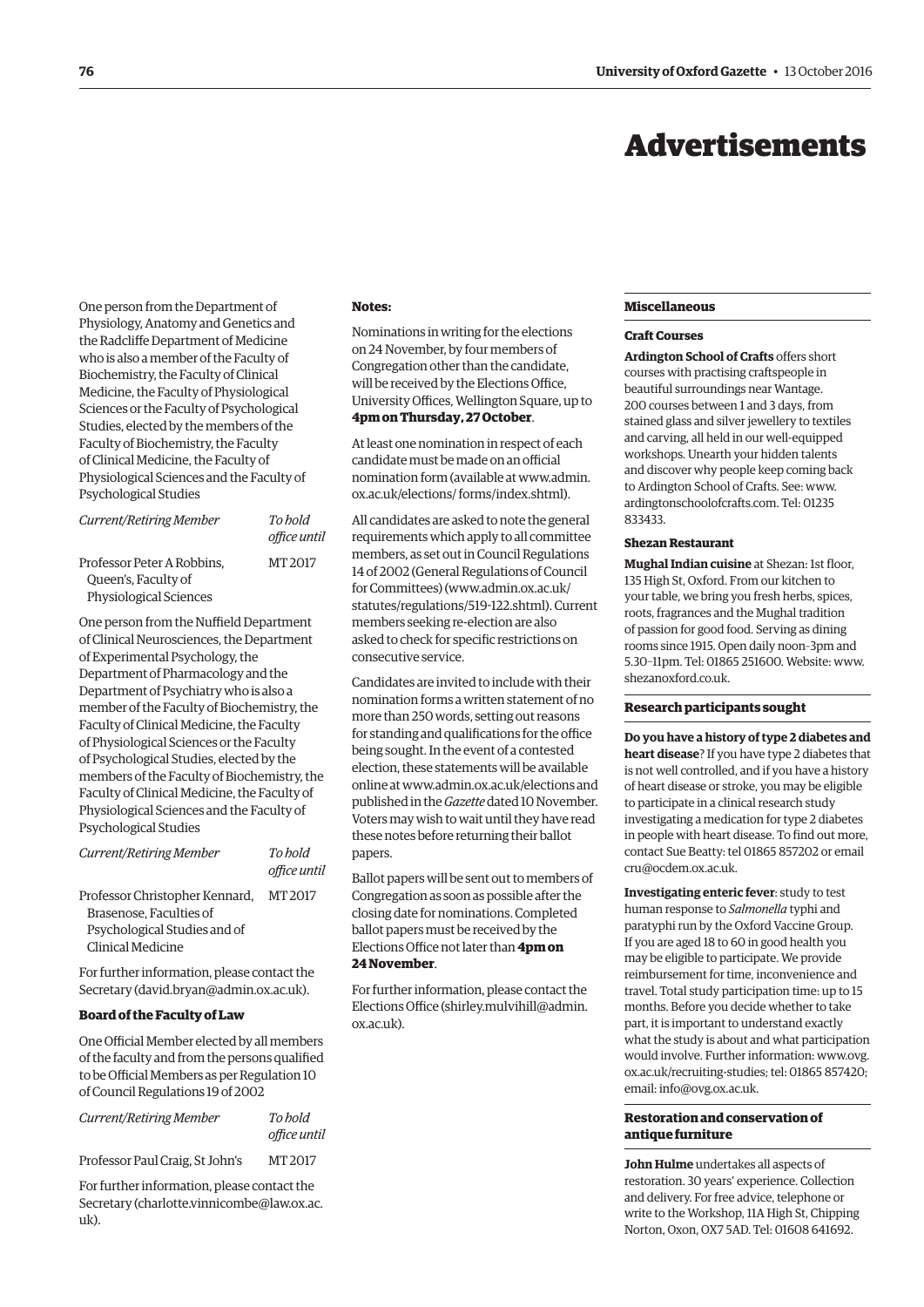### **Sell your unwanted books**

**We buy academic and non-academic used books**. If you are moving office or home, leaving the University or just need more space, we can help. We are most interested in arts, history and social sciences and also buy classical or jazz CDs. Good prices paid for large or small collections and we collect from anywhere in the Oxford area. Please contact [Ross on 07720 288774 or bd@beadledavies.](mailto:bd@beadledavies.co.uk) co.uk.

### **Services offered**

**Big or small, we ship it all**. Plus free pick up anywhere in Oxford. Also full printing services available (both online and serviced), 24-hour photocopying, private mailing addresses, fax bureau, mailing services and much more. Contact or visit Mail Boxes Etc, 266 Banbury Rd, Oxford. Tel: 01865 514655. Fax: 01865 514656. Email: [staff@mbesummertown.co.uk.](mailto:staff@mbesummertown.co.uk)  Also at 94 London Rd, Oxford. Tel: 01865 [741729. Fax: 01865 742431. Email: staff@](mailto:staff@mbeheadington.co.uk) mbeheadington.co.uk.

**Carpenter/joiner**. For bookcases, wardrobes, etc, made on site to your specifications. Portfolio available. Call Rob Guthrie on 01608 677423 (evening) or 07961 444957 (daytime). Email: [rob.s.guthrie@gmail.com. W](mailto:rob.s.guthrie@gmail.com)eb: [www.](http://www.robguthrie.co.uk) [robguthrie.co.uk.](http://www.robguthrie.co.uk)

**Call Computer Assistance** for computer IT support in Oxford. Laptop repair, database repair and support, PHP, JavaScript and WordPress help. Call 01865 717088 or email [shop@computerassistance.uk.](mailto:shop@computerassistance.uk)

**Oxford-based pianist available** for concerts and performances at private/business events (performing either piano solo music or chamber music with a singer/instrumental ensemble), piano accompaniment (for lessons, concerts and exams), vocal coaching, Germanlanguage coaching for singers and piano tuition. Graduate of St Hilda's College and the Royal Academy of Music. Former piano teacher at Royal Conservatoire in The Hague. For more information please visit [www.](http://www.cecilylock.com) [cecilylock.com. Em](http://www.cecilylock.com)[ail: cecily.lock@st-hildas.](mailto:cecily.lock@st-hildas.oxon.org) oxon.org. Tel: 07583 542680.

### **Tuition offered**

**English as a foreign language**: effective and enjoyable English lessons are offered by an experienced and fully qualified teacher. Lessons cost £30 ph and are specially prepared to meet your needs. Recommendations available from past and present students who include visiting academics and their partners. Contact Judith King (MA Oxon, PGCE, CELTA) at [judithsking@btinternet.com or](mailto:judithsking@btinternet.com) on 07411 940859.

### **Situations vacant**

**Bursary assistant**: Magdalen College School, founded 1480, is a leading independent day school. We seek to appoint a Bursary Assistant to provide high-level administrative support to the bursar and colleagues in the bursary team. A fantastic opportunity for highly organised and accomplished individual to join busy and friendly team. Demonstrable experience in a similar role essential; previous experience in a financial environment highly advantageous. Further details of the position and a Support Staff application form can be found on the Job Vacancy link of the website: [www.](http://www.mcsoxford.org) [mcsoxford.org. Th](http://www.mcsoxford.org)e school's Support Staff application form, full CV and covering letter of application should be emailed to Mrs Sarah Hunter, Bursar's PA ([applications@mcsoxford.](mailto:applications@mcsoxford.org) [org\), by](mailto:applications@mcsoxford.org) noon, 21 Oct. Interviews held week commencing 21 Oct. Magdalen College School is committed to safeguarding and promoting the welfare of children, and the successful candidate will be required to undergo statutory checks before the commencement of his/her employment.

### **Houses to let**

**Northcourt Rd, Abingdon**. £2,750 pcm. A fantastic 6-bedroom home full of character features with lovely mature maintained gardens. Great access to nearby schools, science parks, town centre and A34. 6 double bedrooms, 1 family bathroom, 2 en-suite bathrooms, lots of living space and kitchen with breakfast area. Double garage and parking for 2 cars. Call Finders Keepers [Abingdon: 01235 535454 or email: Abingdon@](mailto:abingdon@finderskeepers.co.uk) finderskeepers.co.uk to book a viewing.

**Terraced house in central north Oxford** available for Dec 2016 and Jan 2017; suit single or couple. Fully furnished and equipped. £850 pm (which includes utilities) or pro rata. Please contact [colin.bundy@gtc.ox.ac.uk.](mailto:colin.bundy@gtc.ox.ac.uk)

### **Flats to let**

**Central north Oxford**: spacious 2-bedroom apartment furnished and equipped in a grand Victorian house. Lounge/dining, kitchen/ breakfast, bathroom, 1 large bedroom, second single bedroom also arranged as study. Only minutes away from most University departments; best suited to couple or single professional visiting academics requiring good standard of accommodation. From early Oct: £1,150 plus utilities and council tax where applicable. Tel: 01865 516144 or email: [a.fiorentino109@gmail.com.](mailto:a.fiorentino109@gmail.com)

**Situated in the heart of Jericho**, this fully furnished 1-bedroom apartment is in excellent condition throughout. Within walking distance of the city centre. Double bedroom with wardrobe and drawer chest; shower room finished to a high specification; open-plan

style living/dining room with sofa bed, dining table and chairs; kitchen with electric oven, gas hob, fridge, microwave, washer/drier and dishwasher; gch. Secure parking space located [underneath the apartments. Contact info@](mailto:info@tmlettings.co.uk) tmlettings.co.uk.

**2-bedroom modern flat in Summertown** to rent, with large kitchen/diner and living room. Flat is fully equipped and furnished, and in excellent order. A few mins' walk from the Parade's shops, and within easy reach of most University departments. Rent: £1,200 pcm for a maximum of 2 professionals or academics sharing. Please contact Tariq: tariq8421@ [gmail.com or 07459 368420 \(mob\) for more](mailto:tariq8421@gmail.com)  information.

### **Accommodation offered**

**scottfraser – market leaders for quality Oxfordshire pro**perty. Selling, letting, buying, renting, investing – we are here to help. Visit [www.scottfraser.co.uk for](http://www.scottfraser.co.uk) more information or call: Headington sales: 01865 759500; Summertown sales: 01865 553900; East Oxford sales: 01865 244666; Witney sales: 01993 705507; Headington lettings: 01865 761111; Summertown lettings: 01865 554577; East Oxford and student lettings: 01865 244666; Witney lettings: 01993 777909.

### **Self-catering apartments**

**Righton**, founded in 2001 as OxfordShortlets, is an independent letting agent offering properties for long-term let together with serviced apartments and shortlet accommodation in Oxford and the surrounding county. Righton properties are selected to be close to local amenities, transport links and businesses. We cater for professionals, groups or families visiting Oxford for holiday or business purposes. Tel: 01865 318594. Fax: 01865 5[11010. Email: stay@](mailto:stay@rightongroup.co.uk) rightongroup.co.u[k. Web: rightonproperty.](http://www.rightonproperty.co.uk) co.uk.

**Visiting Oxford?** Studio, 1-, 2- and 3-bed properties conveniently located for various colleges and University departments. Available from 1 week to several months. Apartments are serviced, with linen provided and all bills included. Details, location maps and photos can be found on our website at [www.](http://www.shortletspace.co.uk) [shortletspace.co.uk. Co](http://www.shortletspace.co.uk)ntact us by email on [stay@shortletspace.co.uk or](mailto:stay@shortletspace.co.uk) call us on 01993 811711.

**Sunny north Oxford studio apartment** with parking available for short/medium-term lets, ideal for 1 person. Immaculate newly built with French doors opening on to south-facing garden. Wi-Fi/TV provided. Lounge/dining area, fully equipped kitchenette with fridge/ freezer/hob/microwave. Separate access with own hallway including washer/drier, beautiful bathroom with shower. Fresh linen regularly, £60 per night, bills included, minimum 3